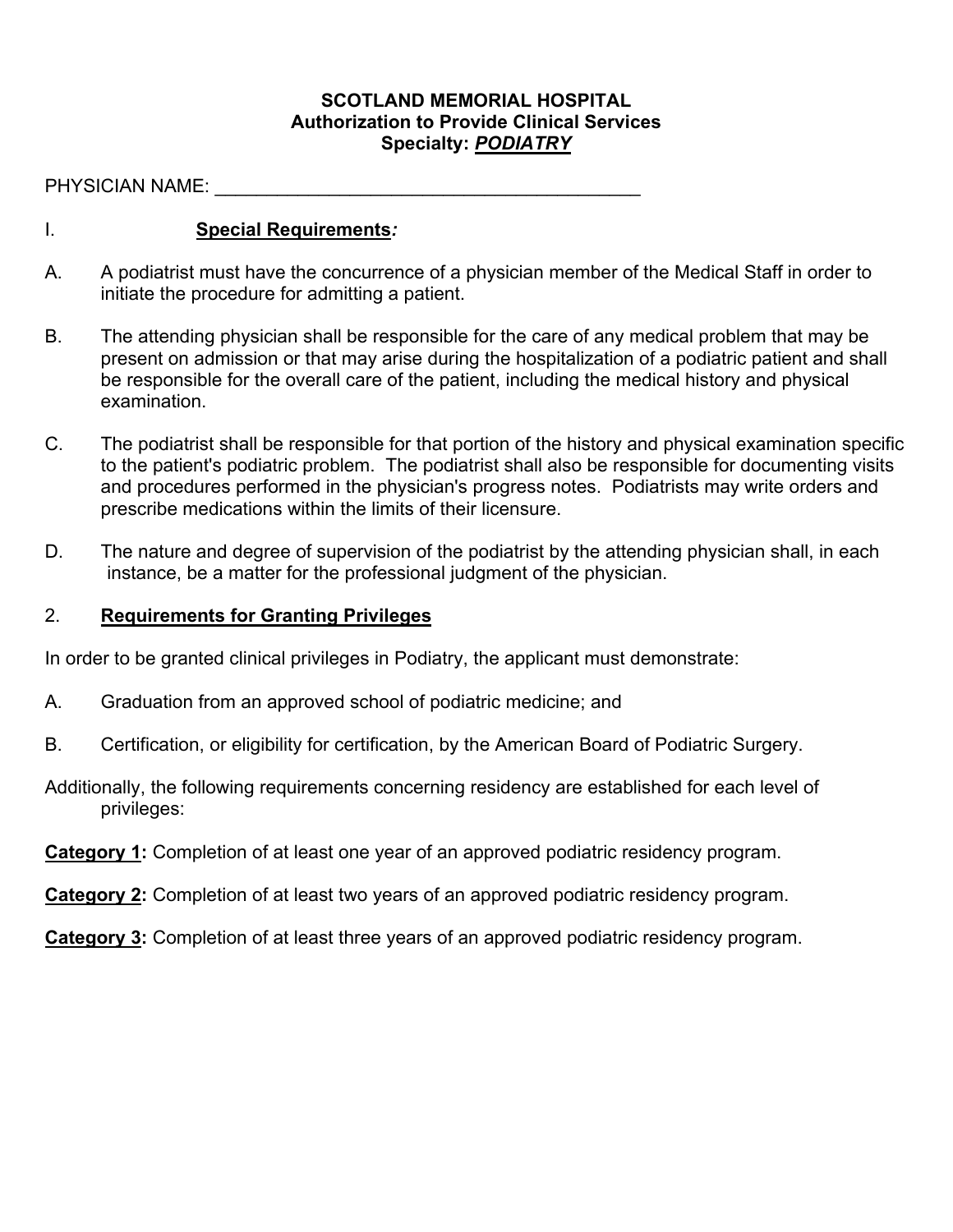#### Podiatry Page 2

### **Category 1 Privileges**

|                                             |                    | Not Approved/       |
|---------------------------------------------|--------------------|---------------------|
|                                             |                    | Approved with       |
| Privilege                                   | Requested Approved | <b>Restrictions</b> |
| Fulguration of verrucae                     |                    |                     |
| Currettage of verrucae                      |                    |                     |
| <b>Excision of verrucae</b>                 |                    |                     |
| Avulsion of toenail                         |                    |                     |
| Onychoplasty                                |                    |                     |
| Onychotripsy                                |                    |                     |
| Subungual exostosectomy                     |                    |                     |
| I&D of superficial abscess                  |                    |                     |
| Plantar lesion - skin                       |                    |                     |
| Tenotomy - digital tendon (extensor flexor) |                    |                     |
| Tendon slide (digital)                      |                    |                     |
| Capsulotomy - forefoot                      |                    |                     |
| Arthroplasty                                |                    |                     |
| Phalangectomy                               |                    |                     |
| Closed reduction (digital)                  |                    |                     |
| Open reduction (digital)                    |                    |                     |
| Tendon lengthening - digital                |                    |                     |
| Soft tissue tumors - rear foot              |                    |                     |
| Osteoclasis                                 |                    |                     |
| Foreign bodies - forefoot                   |                    |                     |
| Excision of accessory ossicles              |                    |                     |
| Metahead resection (partial or complete)    |                    |                     |
| Resection of metatarsal exotosis            |                    |                     |
| Closed reduction (metatarsal)               |                    |                     |
| Terminal Syme (lesser digits)               |                    |                     |
| <b>Excision of nevi</b>                     |                    |                     |
| Soft tissue tumors - forefoot               |                    |                     |

# **Category 2 Privileges**

| <b>Privilege</b>                   | <b>Requested</b> | Approved | Not Approved/<br><b>Approved with</b><br><b>Restrictions</b> |
|------------------------------------|------------------|----------|--------------------------------------------------------------|
| Terminal Syme (hallux)             |                  |          |                                                              |
| Excision of hemangioma             |                  |          |                                                              |
| Plastic repair of skin - rear foot |                  |          |                                                              |
| Repair of ruptured leg - forefoot  |                  |          |                                                              |
| Plantar fasciotomy and heel spurs  |                  |          |                                                              |
| Excision of plantar fibromatosis   |                  |          |                                                              |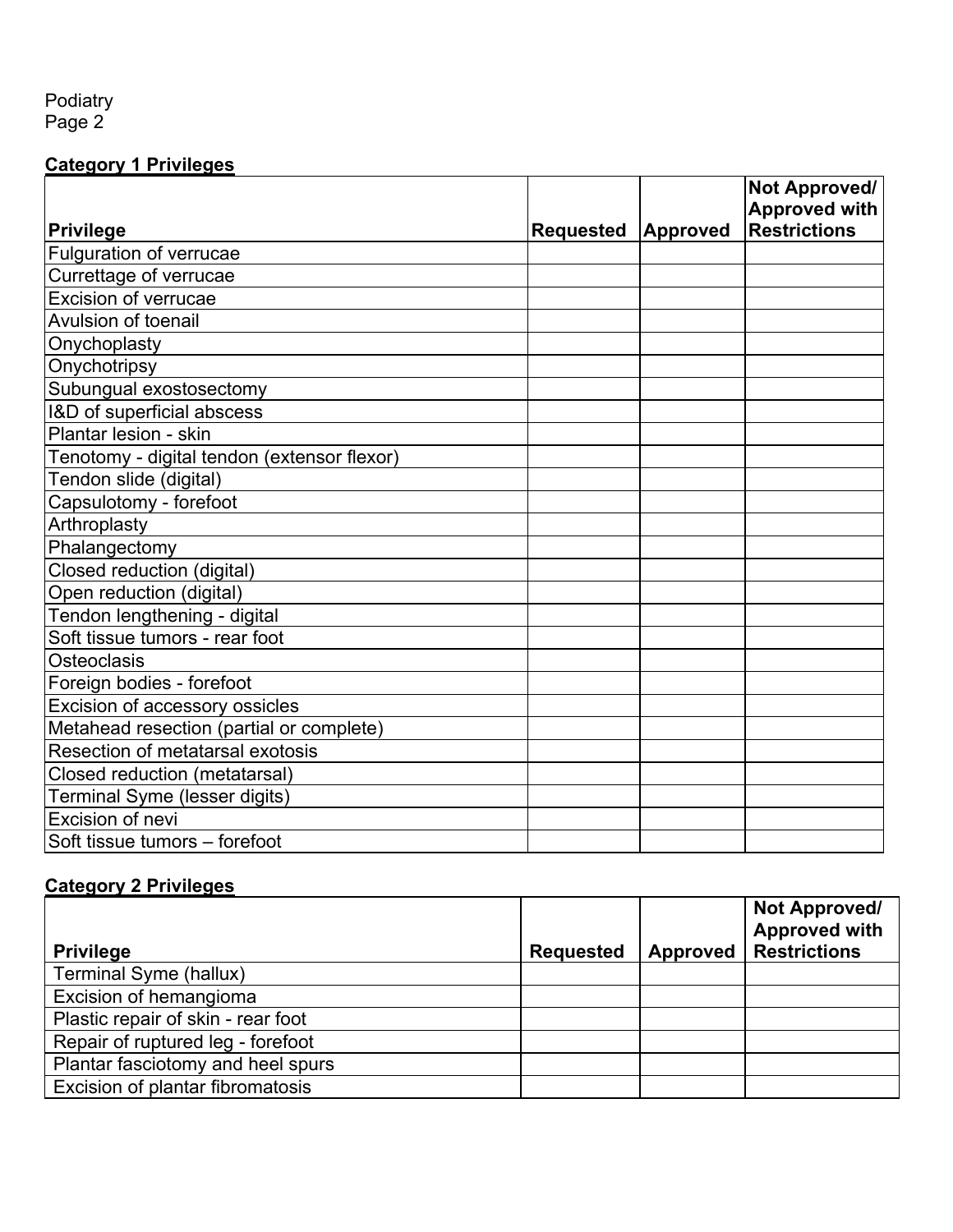#### Podiatry Page 3

# **Category 2 Privileges** (continued)

| <b>Privilege</b>                               | Requested | Approved | <b>Not Approved/</b><br><b>Approved with</b><br><b>Restrictions</b> |
|------------------------------------------------|-----------|----------|---------------------------------------------------------------------|
| Syndactylization                               |           |          |                                                                     |
| First metahead resection (partial or complete) |           |          |                                                                     |
| Hallux valgus repair (first MP only)           |           |          |                                                                     |
| Partial resection of hytrophied tarsal bone    |           |          |                                                                     |
| Dorsiflexotory wedge osteotomy (2-5)           |           |          |                                                                     |

## **Category 3 Privileges**

|                               |                  |                 | Not Approved/<br><b>Approved with</b> |
|-------------------------------|------------------|-----------------|---------------------------------------|
| Privilege                     | <b>Requested</b> | <b>Approved</b> | <b>Restrictions</b>                   |
| Aneurysm                      |                  |                 |                                       |
| Tendon transfer (digital)     |                  |                 |                                       |
| Tendon transfer (other)       |                  |                 |                                       |
| Tendo-Achilles lengthening    |                  |                 |                                       |
| Repair of ruptured tendon     |                  |                 |                                       |
| <b>Tenodesis</b>              |                  |                 |                                       |
| Tendon transplant             |                  |                 |                                       |
| Capsulotomy - rear foot       |                  |                 |                                       |
| Repair of Syndactylism        |                  |                 |                                       |
| Repair of polydactylist       |                  |                 |                                       |
| Amputation (digital)          |                  |                 |                                       |
| Panmetahead resection         |                  |                 |                                       |
| Extension arthroosteotomy     |                  |                 |                                       |
| <b>Excision of metatarsal</b> |                  |                 |                                       |
| Excision of trigonum          |                  |                 |                                       |
| Excision of tarsal bone       |                  |                 |                                       |
| Closed reduction (rear foot)  |                  |                 |                                       |
| Open reduction (other)        |                  |                 |                                       |
| Digital fusions (IP Joints)   |                  |                 |                                       |
| Metatarsal tarsal fusions     |                  |                 |                                       |
| <b>Arthrodesis of tarsus</b>  |                  |                 |                                       |
| Use of K wires - staples      |                  |                 |                                       |
| Implants - wire for fixation  |                  |                 |                                       |
| Skin graft                    |                  |                 |                                       |